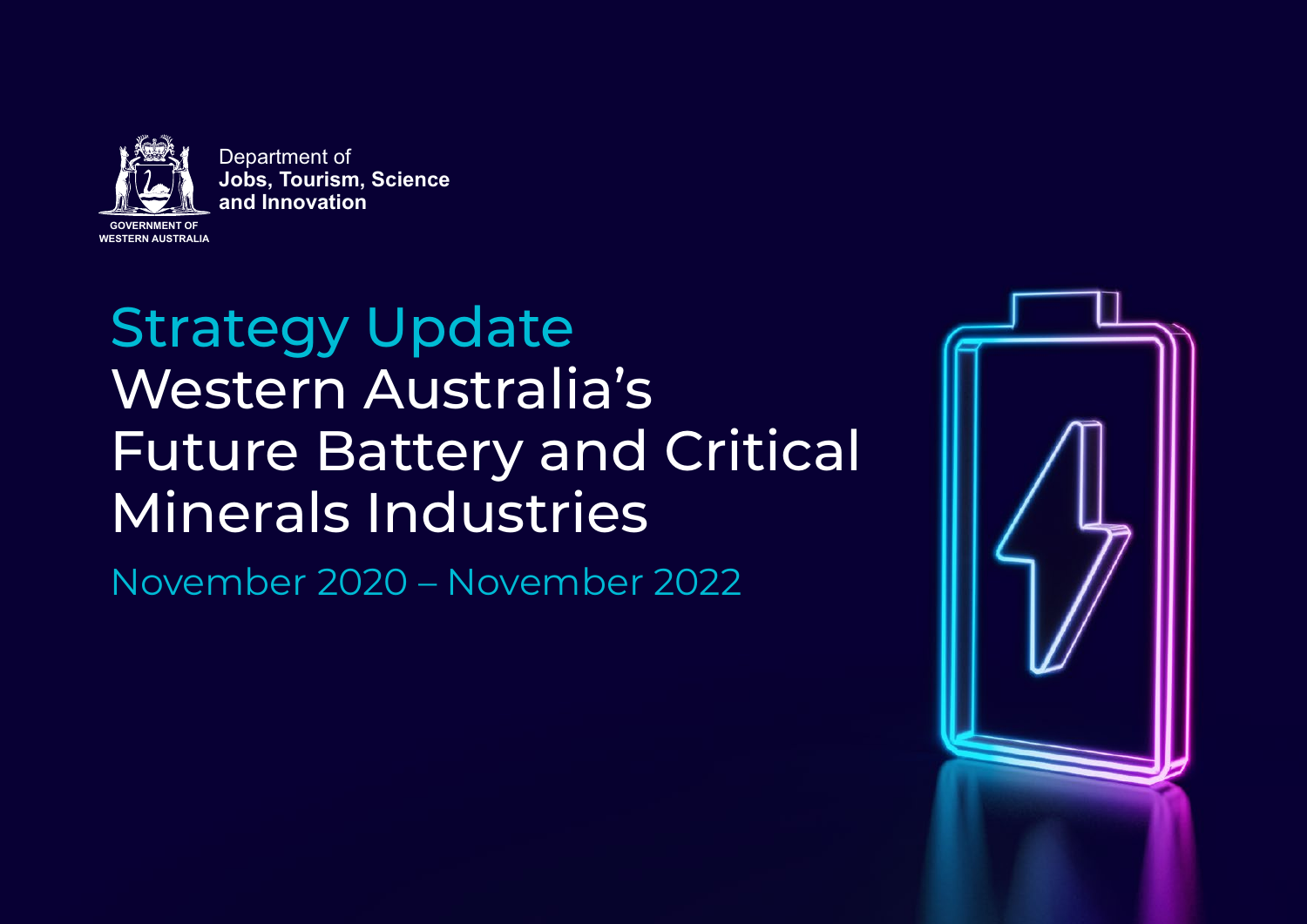# **Minister's foreword**

This Strategy Update outlines the Western Australian Government's ongoing commitment to the development of the state's future battery and critical minerals industries.

Since the launch of the Future Battery Industry Strategy in January 2019, the WA Government has worked across government and with industry to implement the strategy's vision and objectives. We have attracted significant investment in local mining and processing projects, expanded our contribution to the global battery supply chain and created local jobs.

Market challenges and supply chain disruptions have prompted a refocus of the strategy's implementation activities to support the changing needs of industry and position WA to respond to global partners seeking alternative suppliers of battery and critical minerals and materials.

The WA Government has committed funding to attract the establishment of local operations in battery precursor manufacturing, the next step for the state in the battery value chain. This will cement WA as a destination for valueadd activities and advanced chemical manufacturing and help unlock further opportunities to grow the industry.

It is imperative that we seize this opportunity to support sustainable development of the industry and I am confident our planned next steps will continue to progress the government's vision for Western Australia to host a worldleading, value-adding industry by 2025.

#### **Hon Bill Johnston MLA**

Minister for Mines and Petroleum; Energy

### **Vision**

In 2025, Western Australian has a world leading, sustainable, value-adding future battery industry that provides local jobs, contributes to skill development and economic diversification and benefits regional communities.



### **Ministerial Taskforce**

The WA Government recognises the importance of working closely with industry to deliver its vision and has therefore updated the Ministerial Taskforce to comprise leading industry players, including:

- » Albemarle Lithium Pty Ltd
- Exploration Companies » Association of Mining and
- Workers' Union » Australian Manufacturing
- » Australian Services Union
- Limited » Australian Vanadium
- » BHP Nickel West
- and Industry WA » Chamber of Commerce
- Energy WA » Chamber of Minerals and
- » Coogee Chemicals
- » EcoGraf Limited
- » IGO
- » Lisle Group
- » Lycopodium
- » Lynas Corporation
- » Magellan Power
- » Northern Minerals
- » Pilbara Minerals
- » Primero
- » Tianqi Lithium Australia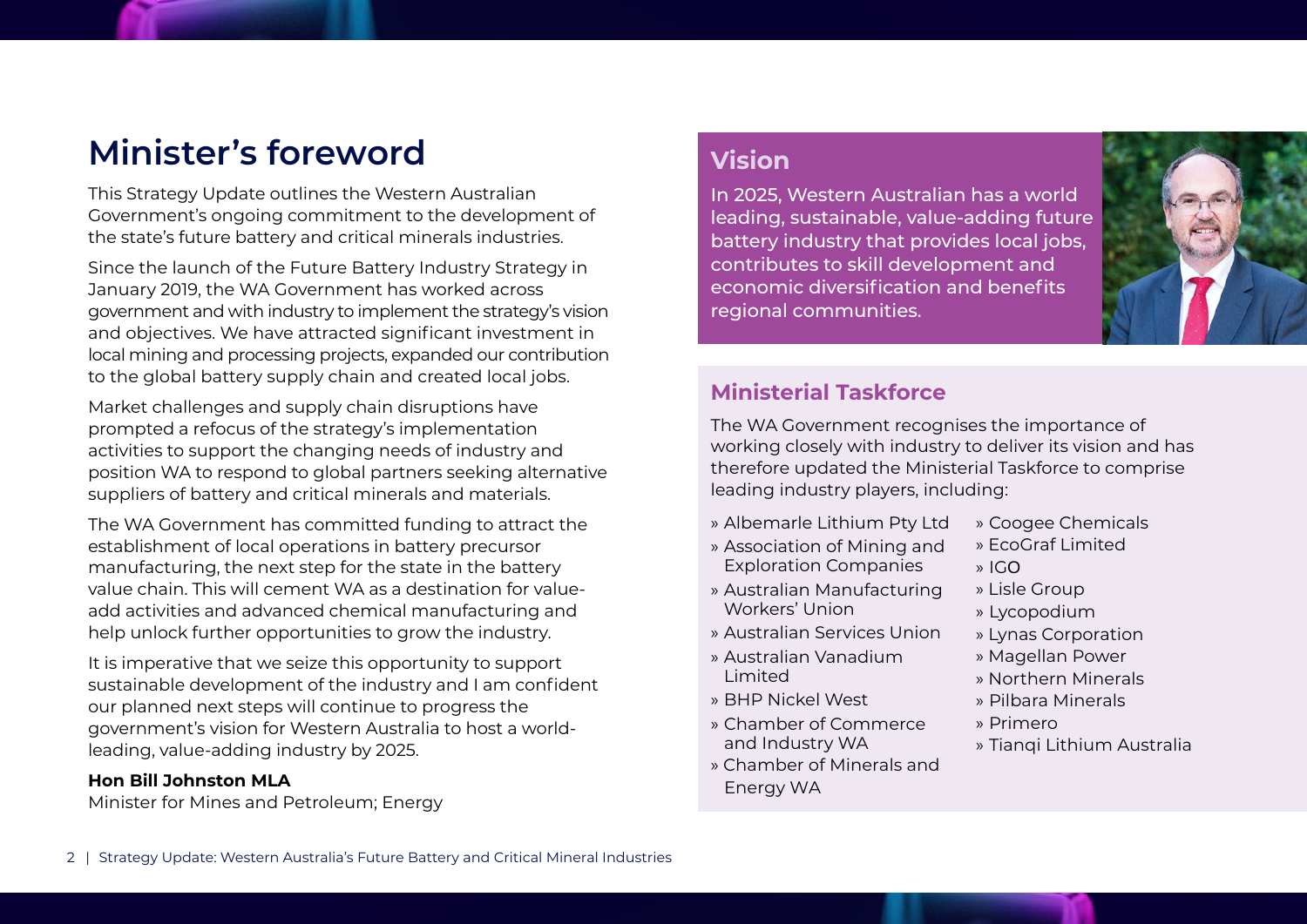# **Growing our participation in global supply chains**

Changing dynamics in global supply chains provides an opportunity to promote our comparative advantages and increase participation in existing and emerging markets.

For Western Australia to be globally recognised as a leading producer and exporter of battery and critical minerals, materials, technology and expertise, it is imperative that we increase our integration into global supply chains.

The Western Australian Government is working with industry to build greater awareness of our capability and comparative advantages to define trade and investment opportunities for Western Australia in existing and emerging global supply chains, including those relating to renewable energy, defence, aerospace and advanced manufacturing.

#### **Next steps**

- » Explore existing and emerging trends in global supply chains.
- » Identify trade and investment opportunities aligned to our comparative advantages. Image courtesy of BHP Nickel West

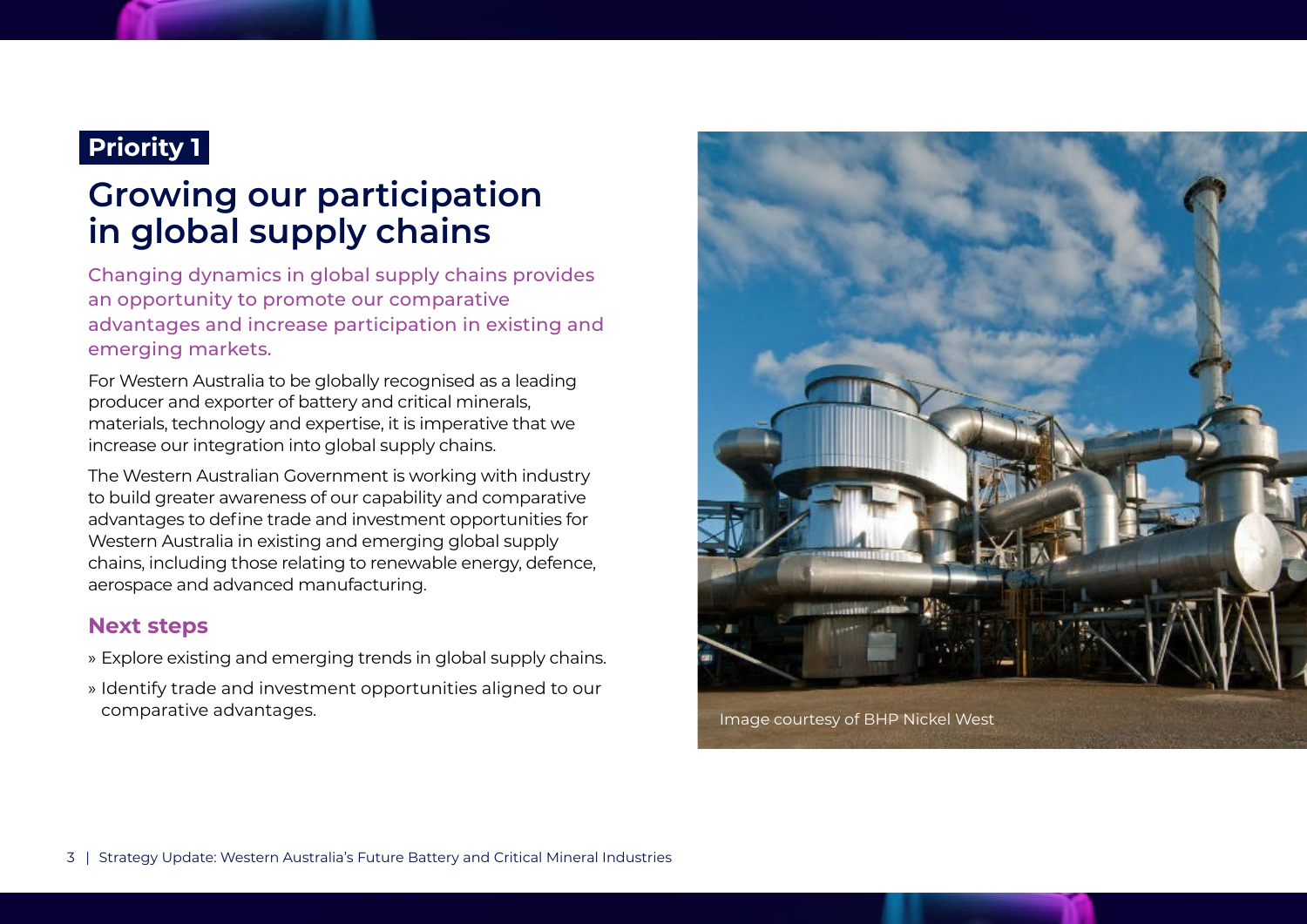# **Promoting our investment opportunities**

Promoting investment across the breadth of the value chain in Western Australia will diversify our industry and create jobs.

Raising Western Australia's profile as a strategic partner and investment destination is critical to attracting investment.

The Western Australian Government is working with industry to facilitate investment in mining, processing and advanced manufacturing projects across the battery and critical minerals value chain. The government is committed to attracting investment in pre-cursor cathode active materials manufacturing as the next value-add step for our industry.

### **Next steps**

- » Facilitate global investment in pre-cursor / cathode active materials manufacturing in Western Australia
- » Market Western Australia's capabilities and comparative advantages to key overseas markets
- » Promote specific local investment opportunities across the breadth of the value chain
- » Explore partnership and collaboration opportunities with international stakeholders
- » Facilitate projects and provide support through access to strategic industrial land and common-user infrastructure

### **In focus: Pre-cursor manufacturing**

Successful establishment of pre-cursor cathode active materials manufacturing in Western Australia supports the state's vision of having a value-adding industry and may unlock more opportunities to move further along the value chain.

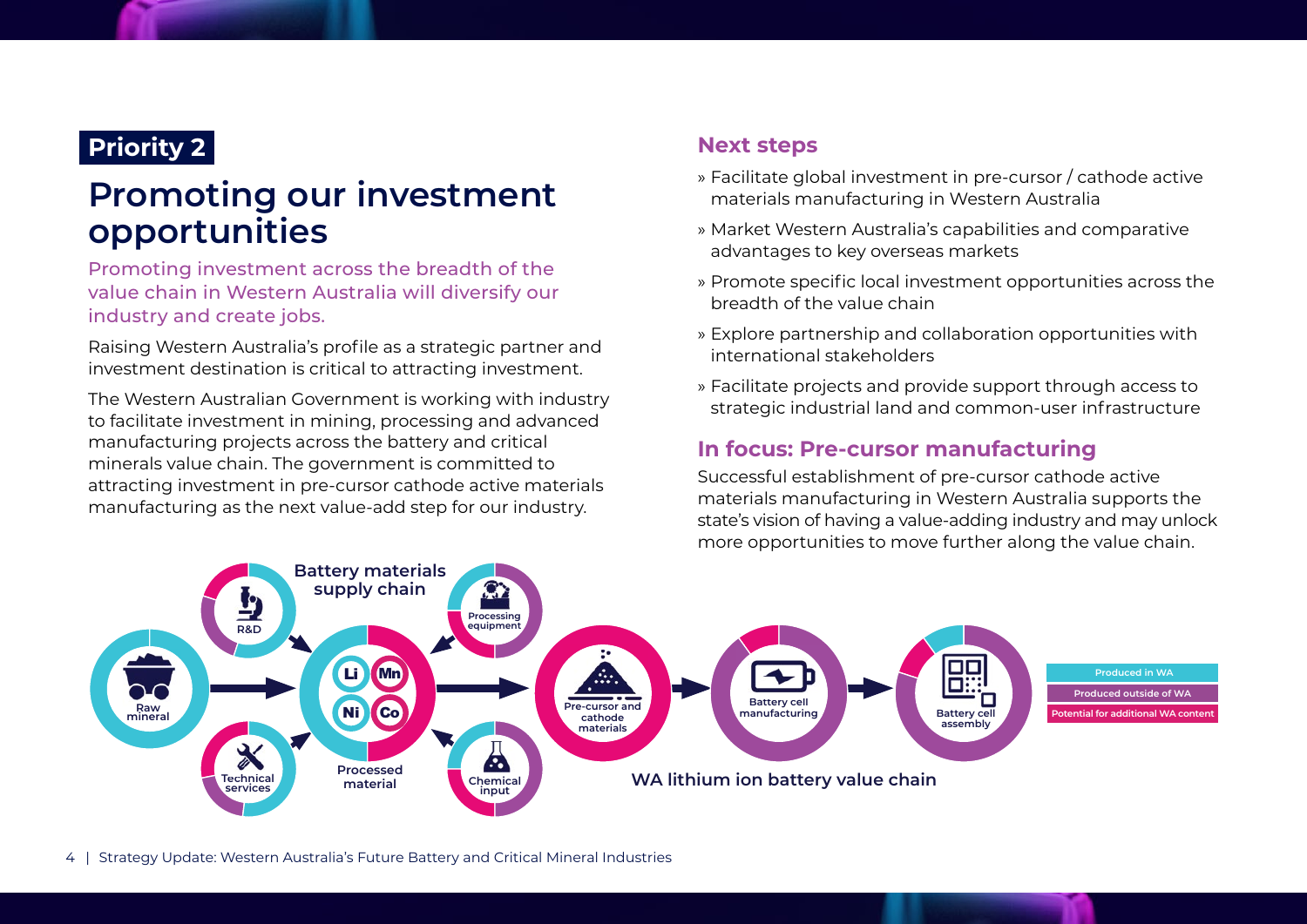# **Certifying our battery minerals**

#### Certifying Western Australia's battery minerals could create a market advantage for our local industry.

Purchasers of products containing battery and critical minerals are seeking greater transparency of the environmental, social and governance standards across the supply chain.

Certifying our minerals could differentiate Western Australian producers as suppliers of choice in a competitive global environment. This would leverage and market Western Australia's track record and experience in mining, our low sovereign risk, high environmental and social standards, and tried-and-tested regulatory framework.

#### **Next steps**

» Work with the Future Battery Industry Cooperative Research Centre to determine if a certification scheme provides value to the Western Australian industry and, if so, to identify a preferred certification scheme suitable for Western Australian industry.

### **In focus: Future Battery Industry Cooperative Research Centre (FBI CRC)**

- » The FBI CRC, headquartered in Western Australia, is a \$124 million<sup>1</sup> research collaboration between the state and federal governments, industry and the universities. It aims to build a highly competitive future battery industry in Australia through a comprehensive research and development agenda.
- » The Western Australian Government has committed \$6 million towards the FBI CRC whose research program is closely aligned to the Western Australian Future Battery Industry Strategy and informs the delivery of several objectives outlined in this document.
- » The FBI CRC has completed research which confirms the technical and commercial feasibility of establishing lithium ion battery precursor manufacturing in Western Australia as the foundation for laboratory and pilot scale testing. The FBI CRC's next step is to establish a pilot plant in Western Australia which will prove the state's capabilities in cathode precursor production.
- » The FBI CRC is also undertaking research relating to the Government's objective of certifying Western Australia's battery minerals in order to create market advantage for local industry.

<sup>1</sup> Represents both cash and in-kind contributions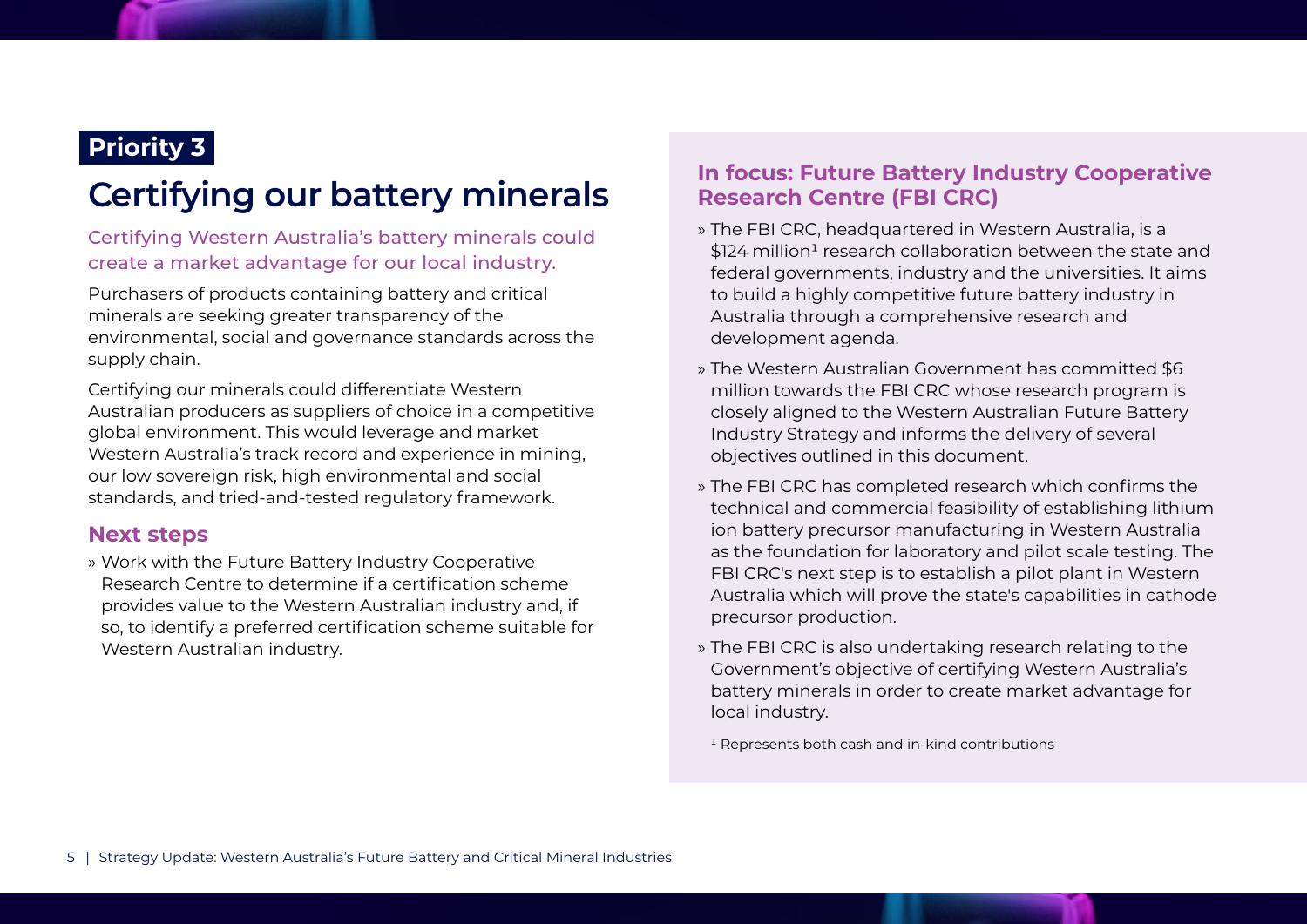### **Supporting energy storage applications**

Increasing the uptake of battery energy storage will support new industry development opportunities.

Large and small-scale batteries offer opportunities for low cost, low emissions energy, and will form a large part of Western Australia's energy transformation into the future.

The increasing uptake of batteries in rural and remote communities, as well as emerging applications in mining, defence and other advanced manufacturing industries will help to create new jobs, skills and technological capabilities in the assembly, installation and management of energy storage in Western Australia.

#### **Next steps**

- » Promote the uptake and integration of batteries across a range of settings and industries in Western Australia.
- » Support enhanced workforce capability in the assembly, installation, and management of batteries.